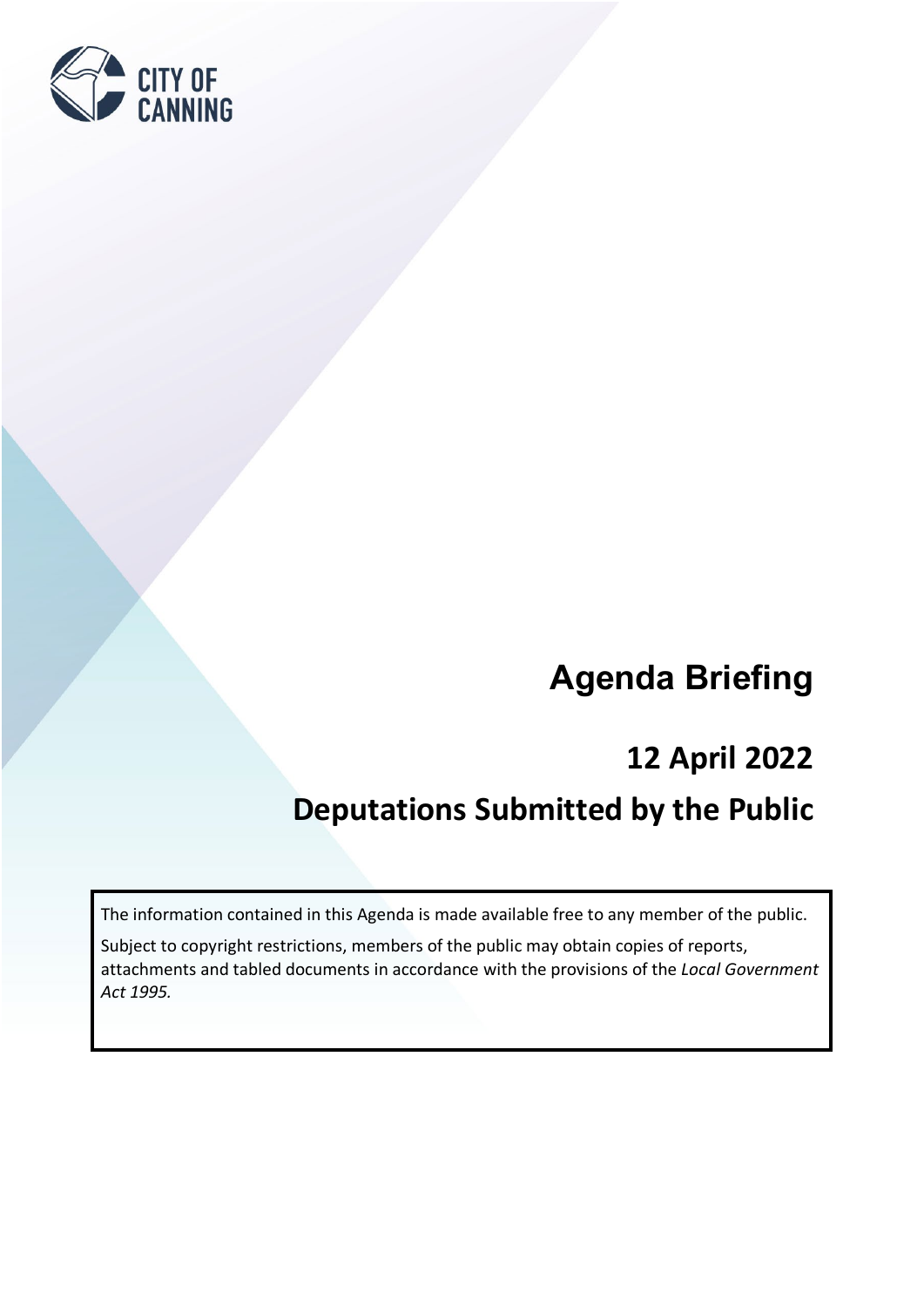### **TABLE OF CONTENTS**

| <b>ITEM</b> | <b>SUBJECT</b> | <b>PAGE NO</b> |
|-------------|----------------|----------------|
| 1.          |                |                |
| 1.1         |                |                |
| 1.2         |                |                |
| 1.3         |                |                |
| 1.4         |                |                |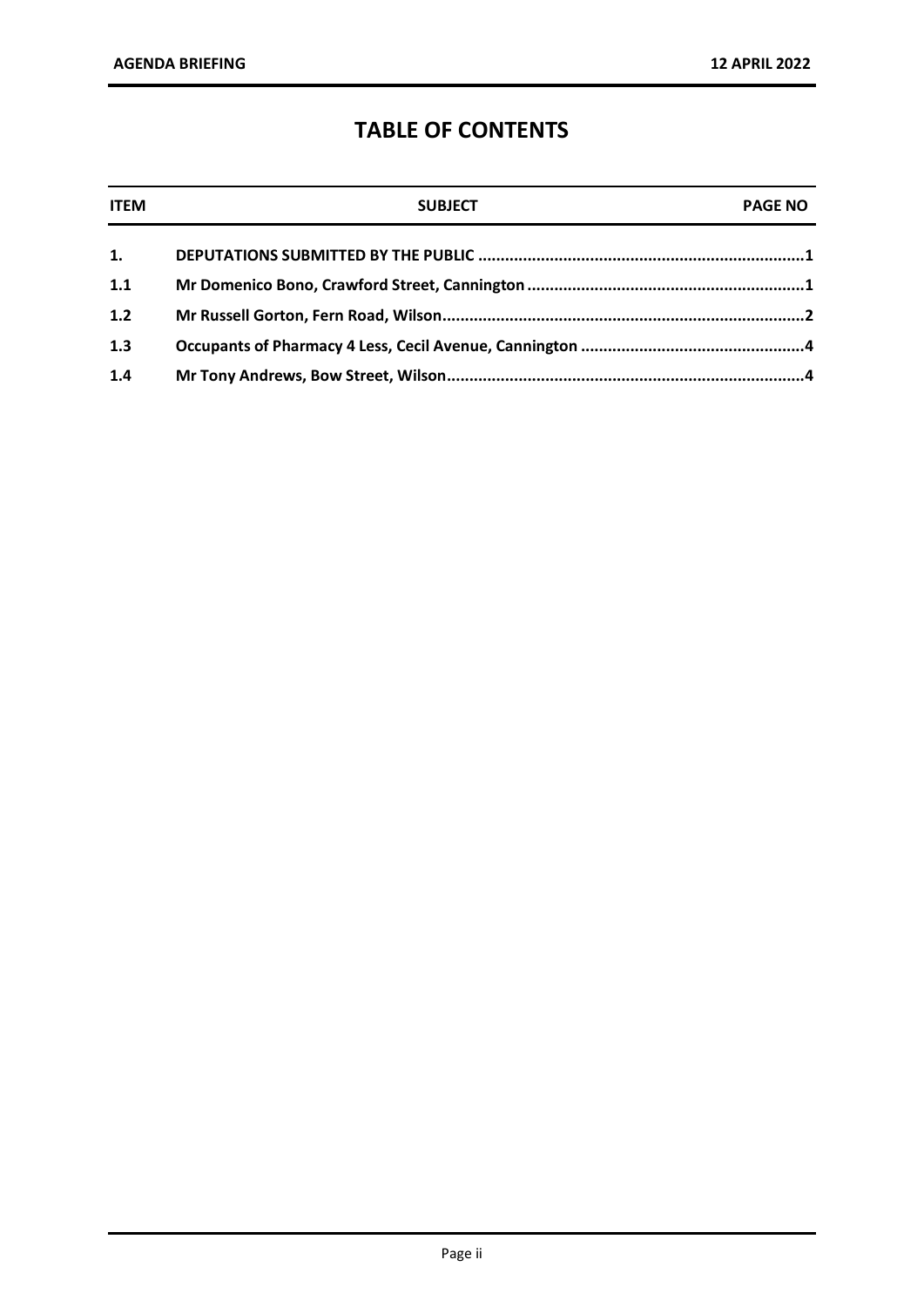#### <span id="page-2-0"></span>**1. DEPUTATIONS SUBMITTED BY THE PUBLIC**

Deputations were submitted to the Agenda Briefing by the following members of the public.

#### <span id="page-2-1"></span>**1.1 Mr Domenico Bono, Crawford Street, Cannington**

#### **Item: CC-017-22 Prospective Purchase of 143 Crawford Street, East Cannington.**

Thank you for the opportunity to make a deputation to the Agenda Briefing. My name is Domenico Bono and I am the owner of 143 Crawford Street Cannington. I have lived in the East Cannington area all my life and I have been at the current address for over 40 years. It is a single residential house on a 2,500 sqm property and my only property asset.

My property has been significantly impacted by the reservation requirements of Council's Town Planning Scheme 21. These impacts include future road requirements and Public Open Space. The roads (a scheme road and two subdivisional roads) impact on three of my boundaries. These roads are major components of the future local road system. The Public Open Space component on my property will complete a local park on the corner of Terek Way.

Prior to the current proposed amendments to TPS 21 over 55% of my property was affected by these reserves. They made my property unviable and almost impossible to sell. I was approached by Council five years ago to buy the Public Open Space portion and I suggested that they buy the entire property but this was not supported.

In February/March 2021 Council initiated a TPS amendment to realign the northern extension of Terek Way which will go through my existing house. There are planning benefits from this alignment which I strongly support. These benefits include improved intersection with Crawford Street, improved sightlines along the road, improved lot configuration on the northern side of the road and still yields a net development area following the reservation requirements. In proposing the amended alignment Council recognised these and other benefits.

I wrote to Council during the submission period and expressed my support for the amendment. Since then I have also met with Council officers and Councillors to advocate my support. I understand my neighbour on the northern boundary has also supported the amendment. When the Council advertised the amendment in February/March 2021 I was in hospital for six weeks with a number of significant health issues. I was diagnosed with terminal cancer. Since then I have been undergoing chemotherapy on a more or less weekly basis.

The current property is beyond my ability to manage and I need to obtain more appropriate accommodation for the next stage of my life. Council is the only likely buyer of the property. My health continues to deteriorate and the stress from this situation is further impacting my health. Due to these circumstances, I need to get my affairs in order and get timely resolution of this matter.

I am deeply grateful for Council's consideration of this matter and look forward to a favourable outcome. All I am seeking is a fair and reasonable price for the property.

I would like to thank Council officers, in particular Chris O'Connor, for his understanding and consideration of these matters.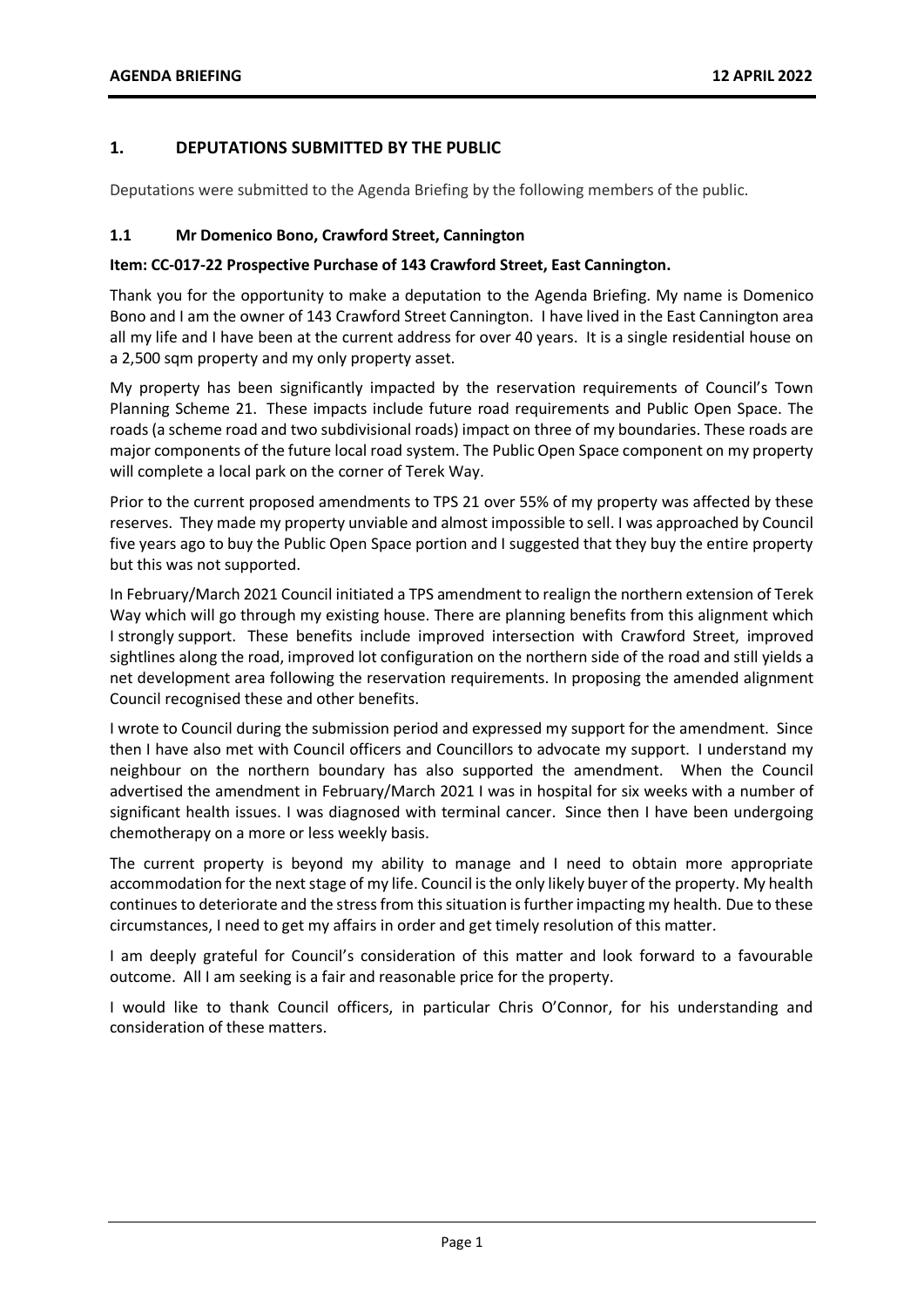#### <span id="page-3-0"></span>**1.2 Mr Russell Gorton, Fern Road, Wilson**

#### **Item: CD-010-22 Local Planning Scheme No. 42 Scheme Amendment No. 5 and Local Structure Plan for Lot 4 Fern Road and Lots 100 and 102 Castledare Place, Wilson - Outcomes of Advertising.**

As a consequence of future development plans at the Castledare estate there will be some minor increases in local traffic movements in both directions in and out of the estate and any impacts should be shared across all local roads, the following roads will be directly affected particularly during peak morning and afternoon periods: Castledare Place, Fern Road, Bungaree Road at the roundabout, Bow Street, Bywater Way and adjoining roads not mentioned.

This year, Main Roads Western Australia are modifying the Braibrise Road- Leach Highway intersection to allow vehicles to only turn west onto Leach Highway. This restriction will redirect traffic from the south-east Wilson section (this part of the suburb of Wilson is described as the section bounded by Leach Hwy, Manning Road, Fleming Avenue, Fern Road and Bungaree Road.

The majority of the traffic from this section of Wilson wanting to access Leach Highway traveling towards Welshpool will be forced to exit this section of Wilson via only two roads.

Vehicles will travel along Fern Road in either direction towards either Fleming Avenue or Bungaree Road Roundabout, this redirected traffic flow will have a compounding effect to traffic movements at the Bungaree Road Fern Road Roundabout which also accommodates the Castledare Place exist.

It is important that the City of Canning Council implement a traffic management survey to understand all of the southern part of Wilson areas which are going to be affected by both the Main Roads development and the Castledare Estate development.

This deputation asks that the City of Canning Council endorse that the City undertake a comprehensive traffic management survey both prior to and after these two developments are completed in order to further direct traffic management solutions should any action be required into the future.

There is some talk in community that some within South Wilson would have the City consider closing off the proposed Bywater Way entrance to the western end of new development and redirect all traffic from the 44 proposed properties via Castledare Place.

This should not be considered under any circumstances. Castledare Place must not be considered as the only option for all traffic to enter or exist from the Castledare Estate for the following reasons:

This road was described in the Conservation Plan as the former Castledare Boys Home, Wilson - as the "Main Driveway" into the former Castledare Boys' Home (page 33). The (Conservation Plan section 3.2, Page 35. Dot point 4.) identifies Lilly Pilly interplanted with Fiddlewood Avenue plantings with the conservation plan recommending to "Retain mature trees, avenue planting and significant individual specimens."Castledare Place is the narrowest local road in this immediate area located in South Wilson which is going to be affected by these two developments and there is no scope for widening of Castledare Place due to constraints such as the Castledare Estate entry statement and avenue trees aligning Castledare Place.

Castledare Place already provides for a significant amount of traffic for the following:

- Castledare Retirement Village independent living unit residents, visitors, staff, service vehicles and emergency services with parking provision for more than 100 vehicles;
- Parishioners of Our Lady of Perpetual Help Wilson Catholic Church; and
- Patrons of the Castledare Miniature Railway on their monthly open days, additional school holiday events and private functions.
- Additionally there has been further talk in the community that some within the community would have the City consider to develop an open through road access across the Castledare estate from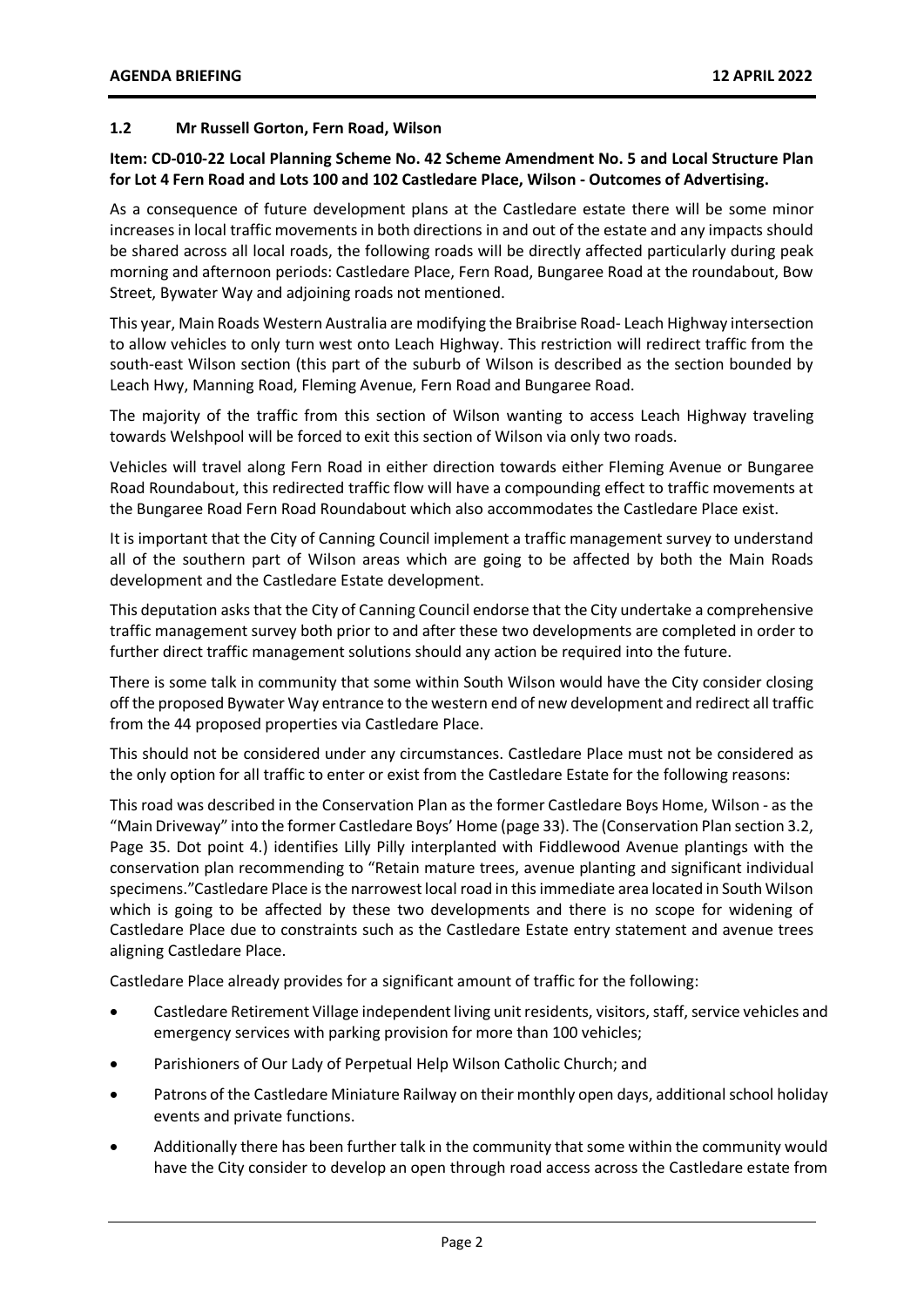Bywater Way, to allow through traffic. If this is the case then I ask that that this suggestion should not be considered either.

This option would invite traffic movements to take advantage of the roundabout at Bungaree Road to exit from Bywater Way and create the opportunity for a rat run to occur across the estate through to the Bungaree Road roundabout via Castledare Place.

When considering the impact on traffic movements from the south east Wilson section towards Bungaree Road from the impending changes to the Braibrise Road/Leach Highway intersection mentioned previously, coupled with the suggestion of a through road across the estate, this would cause further congestion at the Bungaree Road roundabout particularly during peak morning and afternoon periods.

If this option was endorsed the local traffic impacts would be compounded, particularly in the morning, the Fern Road traffic traveling east will be held up at the roundabout for a longer period as these vehicles will have to give way to the right including additional traffic existing from south east Wilson section and also any additional traffic exiting via Castledare Place.

A through road development may also be at odds with the Heritage Council decision to maintain the Open Vista linked to Niana Homestead and the Canning River (ref Conservation Plan. Page 98) This Vista is listed as a "view/Vistas of Exceptional Significance" in the Conservation Plan.

This Deputation requests that any proposed alterations to the structure plan that would alter the intent of the development within this Vista be referred to the Heritage Council for further consideration.

A suggestion on how to manage traffic flow in and out of the Castledare Estate would be to:

- Install a narrowed entry point allowing single lane traffic only at the eastern end of Bywater Way with a Give Way sign at that junction providing priority for vehicles exiting the residential development. There is adequate clearance of 4.9 metres between the existing trees for this to be developed at this entry point of the estate.
- To remove the risk of a local "rat run" developing along Bywater Way through the Castledare estate and onto Castledare Place, the structure plan proposed by the developer should be adopted but with the addition of permanent lockable barrier gates installed at the western end of the proposed car park to be situated within the Vista of Niana.
- The barrier gate would be unlockable for access by emergency services across the estate in either direction case of any emergency; and special occasions such as community fairs or events and only by arrangement.

#### Road Width Measurements

The following measurements are averaged:

- Castledare Place 6 metres with a footpath adjacent and avenue mature trees.
- Bow Street 7.2 metres with a footpath adjacent.
- Hollis Road 7.3 metres with no foot path.
- Tamar Close 7.1 metres with no foot path.
- Watts Road 7.3 metres with a footpath adjacent.
- Surrey Road 7.3 metres with a footpath.
- Fern Road between Watts Road and Bow Street 9.1 metres with footpath and a 1.9-metre median strip.
- Bungaree Road 8.9 metres with footpath.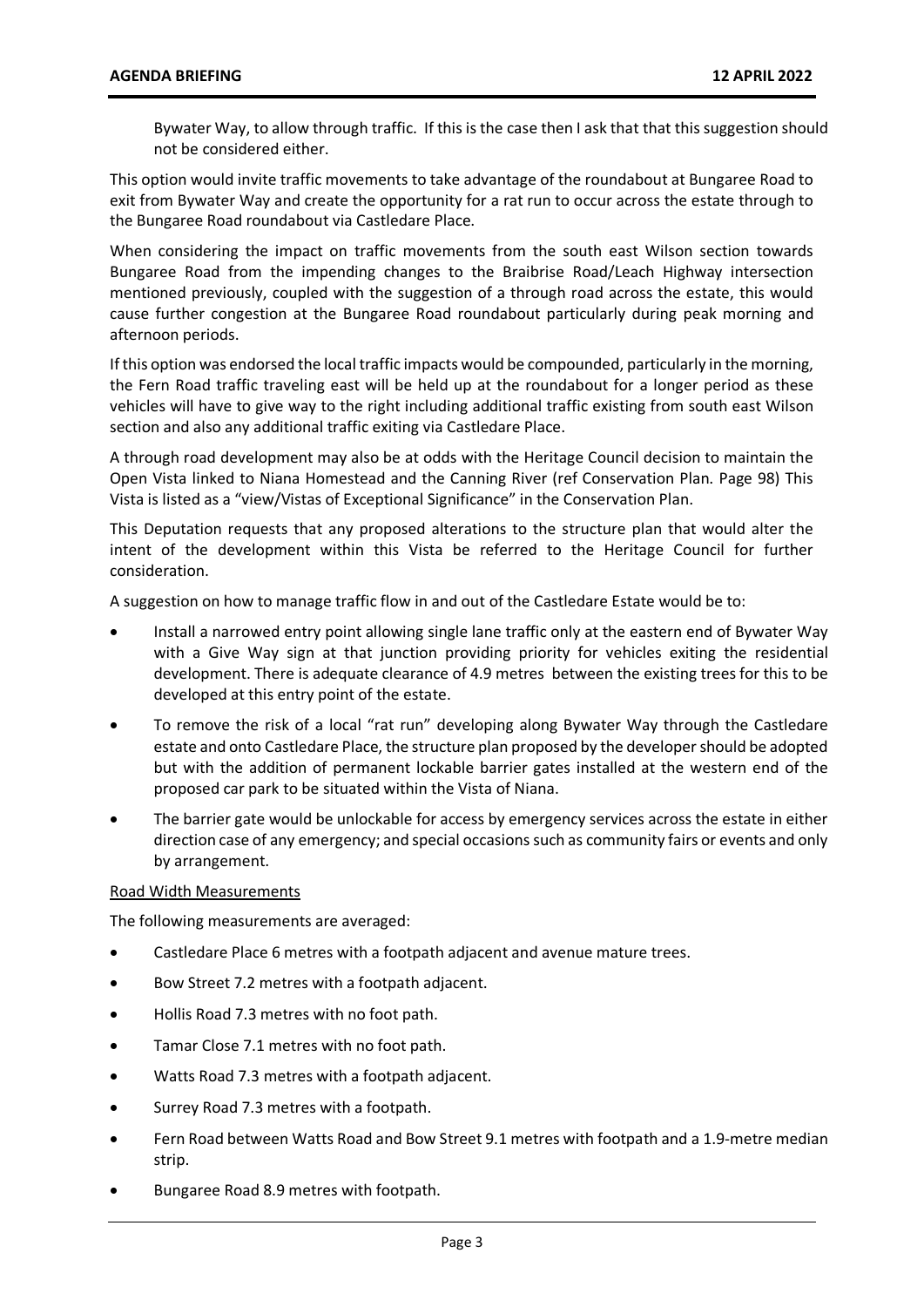• Fern Road between Bungaree Road and Hyland Way 7.4 metres with footpath.

Reference - Conservation Plan. Former Castledare Boys Home Wilson. Prepared by Allom Lovell Hocking (Conservation Consultants) June 1996.

#### <span id="page-5-0"></span>**1.3 Occupants of Pharmacy 4 Less, Cecil Avenue, Cannington**

#### **Item: CD-010-22 Local Planning Scheme No. 42 Scheme Amendment No. 5 and Local Structure Plan for Lot 4 Fern Road and Lots 100 and 102 Castledare Place, Wilson - Outcomes of Advertising.**

We are the occupants of Lot 88 Cecil Avenue, Cannington. We do not support the proposed laneway that is planned at this location. Up until now, we have not been informed about details of the development and how the laneway would be utilised. As occupants of the property for the over the last 20 years, we strongly feel the development will pose an extreme risk for the staff and clients of ours and surrounding businesses. As it is a medical complex, the area is frequently visited by elderly clients, who will find the traffic flow from the proposed laneway difficult to handle. In addition to the potential dangers of the laneway, we feel that it's development would ultimately affect our business, as our clients will seek alternate businesses to go to. As a business we have already suffered immense reduction in revenue due to the change in roads at the intersection of Cecil Ave & Pattie Street. Which we were never compensated for. We request that the matter be deferred and reviewed.

#### <span id="page-5-1"></span>**1.4 Mr Tony Andrews, Bow Street, Wilson**

#### **Item: CD-010-22 Local Planning Scheme No. 42 Scheme Amendment No. 5 and Local Structure Plan for Lot 4 Fern Road and Lots 100 and 102 Castledare Place, Wilson - Outcomes of Advertising.**

My name is Tony Andrews and I have resided in Bow Street Wilson since 1978. I feel compelled to contact the Council to urge consideration and responsible commitment to the future of local traffic management onto Bywater Way, Wilson. Fern Road is a busy road during normal peak hour traffic.

In October 2014 Mr Bill Johnston MLA for Cannington, described Fern Road as a 'Rat Run' and a 'disaster' for the people in Wilson East. This issue has continued to worsen since then, particularly in the southern end, people are having their lives badly impacted every morning by the incredible level of congestion on the street.

On weekdays, morning traffic can regularly be seen at a stop from the traffic lights at the intersection of Leach Highway and Bungaree Road almost to the roundabout at the intersection of Upnor Street. Many residents living in the area south of Fern Road exit west onto Fern Road and use the roundabout at Upnor Street to join the traffic to exit the area. The difficulty being trying to turn right to Bungaree Road. This seems to challenge effective, sustainable traffic management and development in the area.

I have observed daily how increasingly people have used Bow Street to access Fern Road in the morning peak hour. This means that Bow Street is already a busy road and it should not be considered an intersection to increase the volume of traffic using it. Since living in Bow Street, we have noticed this street go from a dead end street at the intersection of Bywater Way and Hollis Road to a busy street used to exit the area. According to this proposal it seems very possible that traffic will increase measurably and significantly given recent assessments of the impact on local traffic the Castledare development will have.

Submission Form (3A) Section 2 Traffic risk – increase traffic exposure high risk proposed Amendment 5 and the Castledare LSP-Burgess-256 Appendix 2 drawing KC008812.00\_S06 revC indicates an increase of local traffic of an additional 153 vehicles per day along Bywater Way and an additional 122 vehicles per day along Bow Street.